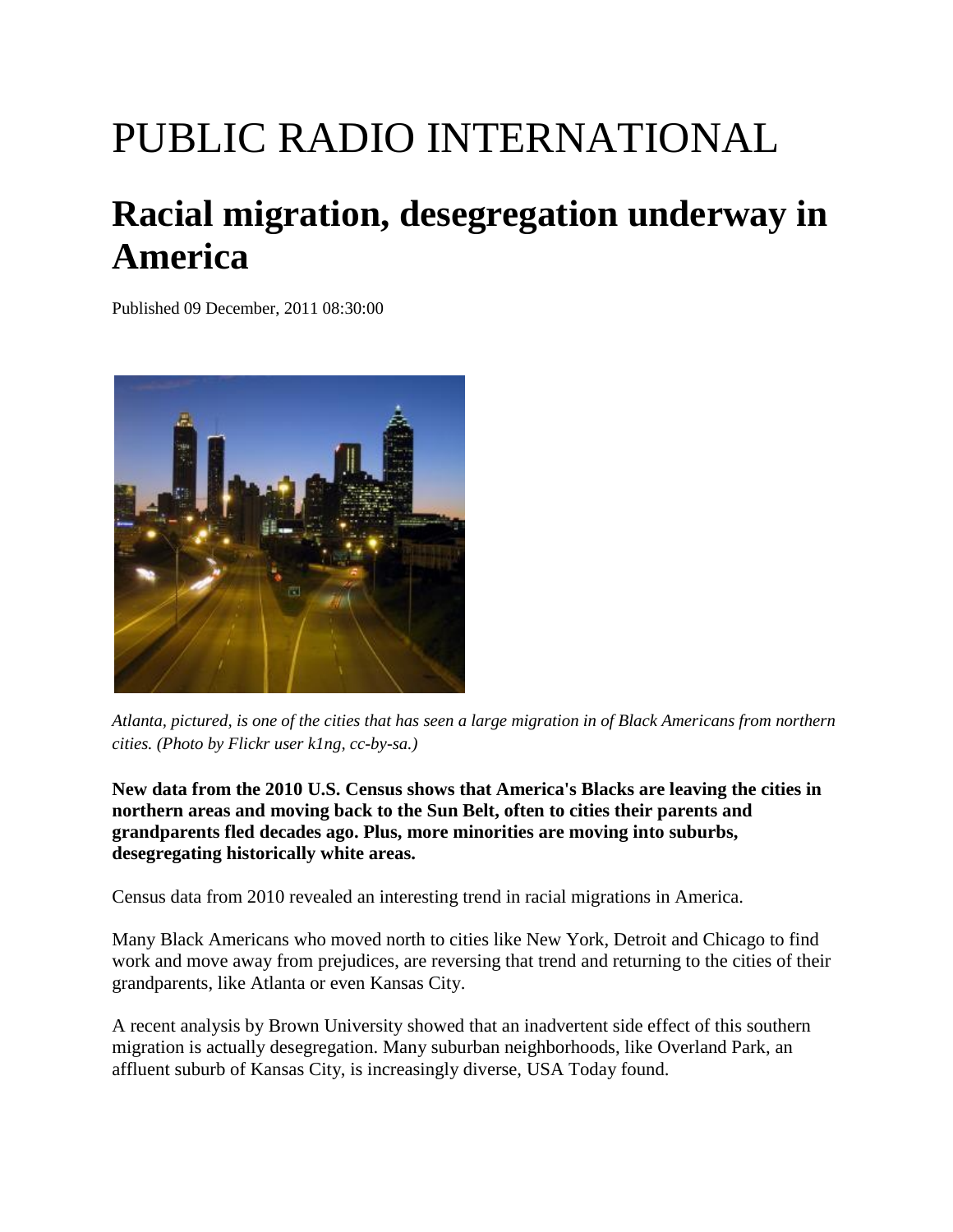"Hispanics and Asians, the two largest minorities, now each make up 6.3% of the population. Blacks, at 2.5% in 2000, grew to 4.3% by 2010," USA Today reported.

Kansas City in general is experiencing two sides of the black migration. Many of its inner city areas are hollowing out as Blacks flee impoverished and often violent neighborhoods, for suburban neighborhoods. But Kansas City is also experiencing an increase in the number of Black americans as people from northern metropolises head there to find work.

"It's as much the fact that city ghettos are being broken up as the fact that suburbs are beginning to integrate," Kansas City native John Logan, a Brown University sociologist who did the analysis, said to USA Today. "It's one of the places that I would describe as a success in the making, after a long history of intense segregation."

Isabel Wilkerson, a Pulitzer Prize-winning journalist and author of the "Warmth of Other Suns: The Epic Story of America's Great Migration," said that this reverse migration is really due in part to the original trek north.

"Because of their departure, the South ultimately changed and has become a more welcoming place for people off all backgrounds," she said. "Of course, African-Americans being Americans, have followed the same trends toward Sun Belt cities and toward the American Dream."

Wilkerson said the beauty of this migration is that, somehow, people know it's the time to move out.

"There are too many of us concentrated in this one place and we need to spread out. That's what's happening here. Because people are returning to places where their ancestors have been traditionally identified, it's not seen as that," she said.

One distinction with this migration from previous ones in American history, however, is that before, when Blacks and Hispanics moved to predominantly White area, White Americans moved away. But that's not happening.

"What you're (seeing) is a newer generation of White Americans who are finding the cities their parents and grandparents fled have the cultural advantages they've been looking for," Wilkerson said.

Wilkerson said children and grandchildren of those who led the earlier migrations are choosing a different route, and that can only be for the good. They're being more open about people and places they want to leave in and near.

"African-Americans that fled the South, their children are returning to the South. Many White Americans fled the cities and their children are returning to the cities," she said.

There are potential down sides, however. For example, Wilkerson said, the Black vote will be more easily dilluted in these new places.